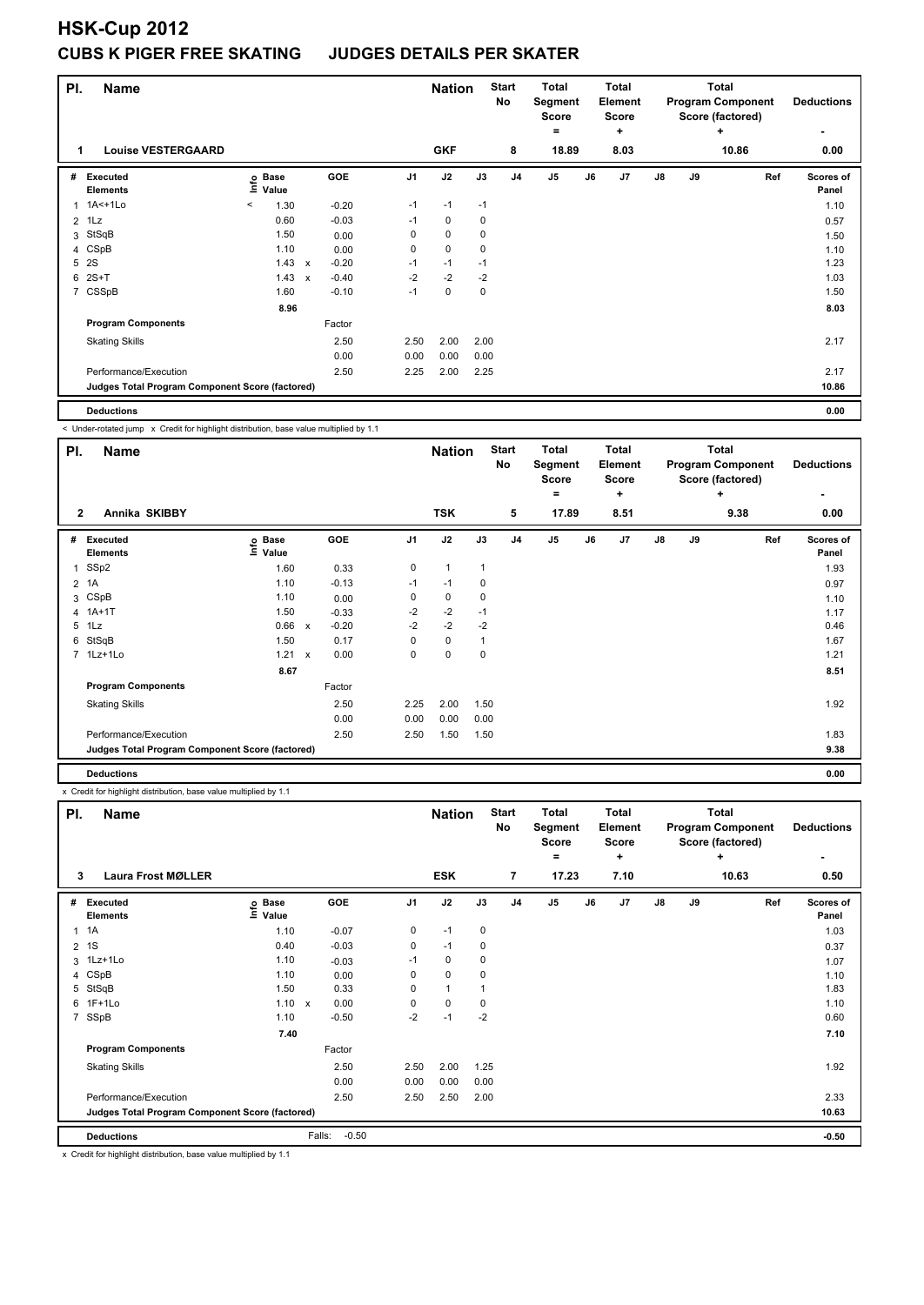# **HSK-Cup 2012 CUBS K PIGER FREE SKATING JUDGES DETAILS PER SKATER**

| PI. | <b>Name</b>                                     |                              |              |            |                | <b>Nation</b> |             | <b>Start</b><br>No | Total<br>Segment<br><b>Score</b><br>۰ |    | Total<br><b>Element</b><br>Score<br>٠ |               |    | Total<br><b>Program Component</b><br>Score (factored)<br>÷ | <b>Deductions</b><br>٠ |
|-----|-------------------------------------------------|------------------------------|--------------|------------|----------------|---------------|-------------|--------------------|---------------------------------------|----|---------------------------------------|---------------|----|------------------------------------------------------------|------------------------|
| 4   | Annsophie Østergaard JENSEN                     |                              |              |            |                | <b>SKK</b>    |             | 10                 | 16.58                                 |    | 7.20                                  |               |    | 9.38                                                       | 0.00                   |
| #   | Executed<br><b>Elements</b>                     | <b>Base</b><br>١nfo<br>Value |              | <b>GOE</b> | J <sub>1</sub> | J2            | J3          | J <sub>4</sub>     | J <sub>5</sub>                        | J6 | J7                                    | $\mathsf{J}8$ | J9 | Ref                                                        | Scores of<br>Panel     |
|     | $1 \t1A$                                        | 1.10                         |              | $-0.40$    | -3             | $-2$          | $-1$        |                    |                                       |    |                                       |               |    |                                                            | 0.70                   |
|     | 2 SSpB                                          | 1.10                         |              | 0.07       | $-1$           | $\mathbf{1}$  | 0           |                    |                                       |    |                                       |               |    |                                                            | 1.17                   |
|     | $3$ 1 Lz                                        | 0.60                         |              | 0.00       | 0              | $\mathbf 0$   | $\mathbf 0$ |                    |                                       |    |                                       |               |    |                                                            | 0.60                   |
|     | 4 ChSq1                                         | 2.00                         |              | $-0.17$    | $-1$           | 0             | 0           |                    |                                       |    |                                       |               |    |                                                            | 1.83                   |
|     | 5 1Lo+1Lo                                       | 1.10                         | $\mathsf{x}$ | 0.00       | 0              | $\mathbf 0$   | 0           |                    |                                       |    |                                       |               |    |                                                            | 1.10                   |
|     | 6 1F+1Lo                                        | 1.10                         | $\mathsf{x}$ | 0.00       | $\mathbf 0$    | $\mathbf 0$   | 0           |                    |                                       |    |                                       |               |    |                                                            | 1.10                   |
|     | 7 USpB                                          | 1.00                         |              | $-0.30$    | $-1$           | $-1$          | $-1$        |                    |                                       |    |                                       |               |    |                                                            | 0.70                   |
|     |                                                 | 8.00                         |              |            |                |               |             |                    |                                       |    |                                       |               |    |                                                            | 7.20                   |
|     | <b>Program Components</b>                       |                              |              | Factor     |                |               |             |                    |                                       |    |                                       |               |    |                                                            |                        |
|     | <b>Skating Skills</b>                           |                              |              | 2.50       | 2.50           | 2.00          | 1.50        |                    |                                       |    |                                       |               |    |                                                            | 2.00                   |
|     |                                                 |                              |              | 0.00       | 0.00           | 0.00          | 0.00        |                    |                                       |    |                                       |               |    |                                                            |                        |
|     | Performance/Execution                           |                              |              | 2.50       | 2.25           | 1.75          | 1.25        |                    |                                       |    |                                       |               |    |                                                            | 1.75                   |
|     | Judges Total Program Component Score (factored) |                              |              |            |                |               |             |                    |                                       |    |                                       |               |    |                                                            | 9.38                   |
|     | <b>Deductions</b>                               |                              |              |            |                |               |             |                    |                                       |    |                                       |               |    |                                                            | 0.00                   |

x Credit for highlight distribution, base value multiplied by 1.1

| PI. | <b>Name</b>                                     |                            |                   |                | <b>Nation</b>  |             | <b>Start</b><br>No | <b>Total</b><br>Segment<br><b>Score</b> |    | <b>Total</b><br>Element<br><b>Score</b> |    |    | Total<br><b>Program Component</b><br>Score (factored) |     | <b>Deductions</b>  |
|-----|-------------------------------------------------|----------------------------|-------------------|----------------|----------------|-------------|--------------------|-----------------------------------------|----|-----------------------------------------|----|----|-------------------------------------------------------|-----|--------------------|
|     |                                                 |                            |                   |                |                |             |                    | $\equiv$                                |    | ÷                                       |    |    | ÷                                                     |     |                    |
| 5   | Siri ALSØE                                      |                            |                   |                | <b>GKF</b>     |             | 6                  | 16.45                                   |    | 7.57                                    |    |    | 9.38                                                  |     | 0.50               |
| #   | Executed<br><b>Elements</b>                     | e Base<br>E Value<br>Value | <b>GOE</b>        | J <sub>1</sub> | J2             | J3          | J <sub>4</sub>     | J <sub>5</sub>                          | J6 | J7                                      | J8 | J9 |                                                       | Ref | Scores of<br>Panel |
|     | $2S+1T$                                         | 1.70                       | $-0.13$           | $-1$           | $-1$           | 0           |                    |                                         |    |                                         |    |    |                                                       |     | 1.57               |
|     | 2 CSpB                                          | 1.10                       | $-0.30$           | $-1$           | $-1$           | $-1$        |                    |                                         |    |                                         |    |    |                                                       |     | 0.80               |
| 3   | 1Lz                                             | 0.60                       | 0.00              | 0              | $\mathbf 0$    | $\mathbf 0$ |                    |                                         |    |                                         |    |    |                                                       |     | 0.60               |
| 4   | 2S                                              | 1.30                       | $-0.13$           | $-1$           | $-1$           | 0           |                    |                                         |    |                                         |    |    |                                                       |     | 1.17               |
| 5   | 1A                                              | 1.10                       | $-0.60$           | $-3$           | $-3$           | $-3$        |                    |                                         |    |                                         |    |    |                                                       |     | 0.50               |
| 6   | SSp1                                            | 1.30                       | 0.33              | 0              | $\overline{1}$ | 1           |                    |                                         |    |                                         |    |    |                                                       |     | 1.63               |
|     | 7 StSqB                                         | 1.50                       | $-0.20$           | $-1$           | 0              | $-1$        |                    |                                         |    |                                         |    |    |                                                       |     | 1.30               |
|     |                                                 | 8.60                       |                   |                |                |             |                    |                                         |    |                                         |    |    |                                                       |     | 7.57               |
|     | <b>Program Components</b>                       |                            | Factor            |                |                |             |                    |                                         |    |                                         |    |    |                                                       |     |                    |
|     | <b>Skating Skills</b>                           |                            | 2.50              | 2.50           | 2.00           | 1.25        |                    |                                         |    |                                         |    |    |                                                       |     | 1.92               |
|     |                                                 |                            | 0.00              | 0.00           | 0.00           | 0.00        |                    |                                         |    |                                         |    |    |                                                       |     |                    |
|     | Performance/Execution                           |                            | 2.50              | 1.75           | 2.25           | 1.50        |                    |                                         |    |                                         |    |    |                                                       |     | 1.83               |
|     | Judges Total Program Component Score (factored) |                            |                   |                |                |             |                    |                                         |    |                                         |    |    |                                                       |     | 9.38               |
|     | <b>Deductions</b>                               |                            | $-0.50$<br>Falls: |                |                |             |                    |                                         |    |                                         |    |    |                                                       |     | $-0.50$            |

| PI.            | <b>Name</b>                                     |                              |                           |            |                | <b>Nation</b> |              | <b>Start</b><br>No | <b>Total</b><br>Segment<br><b>Score</b><br>۰ |       | Total<br>Element<br><b>Score</b><br>÷ |               |    | <b>Total</b><br><b>Program Component</b><br>Score (factored)<br>÷ | <b>Deductions</b><br>۰    |
|----------------|-------------------------------------------------|------------------------------|---------------------------|------------|----------------|---------------|--------------|--------------------|----------------------------------------------|-------|---------------------------------------|---------------|----|-------------------------------------------------------------------|---------------------------|
| 6              | Selina HOLST                                    |                              |                           |            |                | <b>TSK</b>    |              | 3                  |                                              | 16.36 | 7.81                                  |               |    | 8.55                                                              | 0.00                      |
| #              | Executed<br><b>Elements</b>                     | <b>Base</b><br>lnfo<br>Value |                           | <b>GOE</b> | J <sub>1</sub> | J2            | J3           | J <sub>4</sub>     | J <sub>5</sub>                               | J6    | J7                                    | $\mathsf{J}8$ | J9 | Ref                                                               | <b>Scores of</b><br>Panel |
| 1              | <b>USpB</b>                                     | 1.00                         |                           | 0.33       | 0              | $\mathbf{1}$  | $\mathbf{1}$ |                    |                                              |       |                                       |               |    |                                                                   | 1.33                      |
|                | 2 1A                                            | 1.10                         |                           | 0.00       | 0              | $\mathbf 0$   | 0            |                    |                                              |       |                                       |               |    |                                                                   | 1.10                      |
| 3              | 1Lz                                             | 0.60                         |                           | $-0.03$    | $-1$           | $\Omega$      | $\mathbf 0$  |                    |                                              |       |                                       |               |    |                                                                   | 0.57                      |
|                | 4 1F+1Lo                                        | 1.10                         | $\mathsf{x}$              | $-0.03$    | $-1$           | $\mathbf 0$   | 0            |                    |                                              |       |                                       |               |    |                                                                   | 1.07                      |
| 5              | StSqB                                           | 1.50                         |                           | 0.17       | 0              | $\mathbf 0$   |              |                    |                                              |       |                                       |               |    |                                                                   | 1.67                      |
| 6              | $1F+1Lo$                                        | 1.10                         | $\boldsymbol{\mathsf{x}}$ | $-0.13$    | $-2$           | $-1$          | $-1$         |                    |                                              |       |                                       |               |    |                                                                   | 0.97                      |
| $\overline{7}$ | SSpB                                            | 1.10                         |                           | 0.00       | 0              | $\pmb{0}$     | 0            |                    |                                              |       |                                       |               |    |                                                                   | 1.10                      |
|                |                                                 | 7.50                         |                           |            |                |               |              |                    |                                              |       |                                       |               |    |                                                                   | 7.81                      |
|                | <b>Program Components</b>                       |                              |                           | Factor     |                |               |              |                    |                                              |       |                                       |               |    |                                                                   |                           |
|                | <b>Skating Skills</b>                           |                              |                           | 2.50       | 2.50           | 2.00          | 1.25         |                    |                                              |       |                                       |               |    |                                                                   | 1.92                      |
|                |                                                 |                              |                           | 0.00       | 0.00           | 0.00          | 0.00         |                    |                                              |       |                                       |               |    |                                                                   |                           |
|                | Performance/Execution                           |                              |                           | 2.50       | 2.25           | 1.25          | 1.00         |                    |                                              |       |                                       |               |    |                                                                   | 1.50                      |
|                | Judges Total Program Component Score (factored) |                              |                           |            |                |               |              |                    |                                              |       |                                       |               |    |                                                                   | 8.55                      |
|                | <b>Deductions</b>                               |                              |                           |            |                |               |              |                    |                                              |       |                                       |               |    |                                                                   | 0.00                      |

x Credit for highlight distribution, base value multiplied by 1.1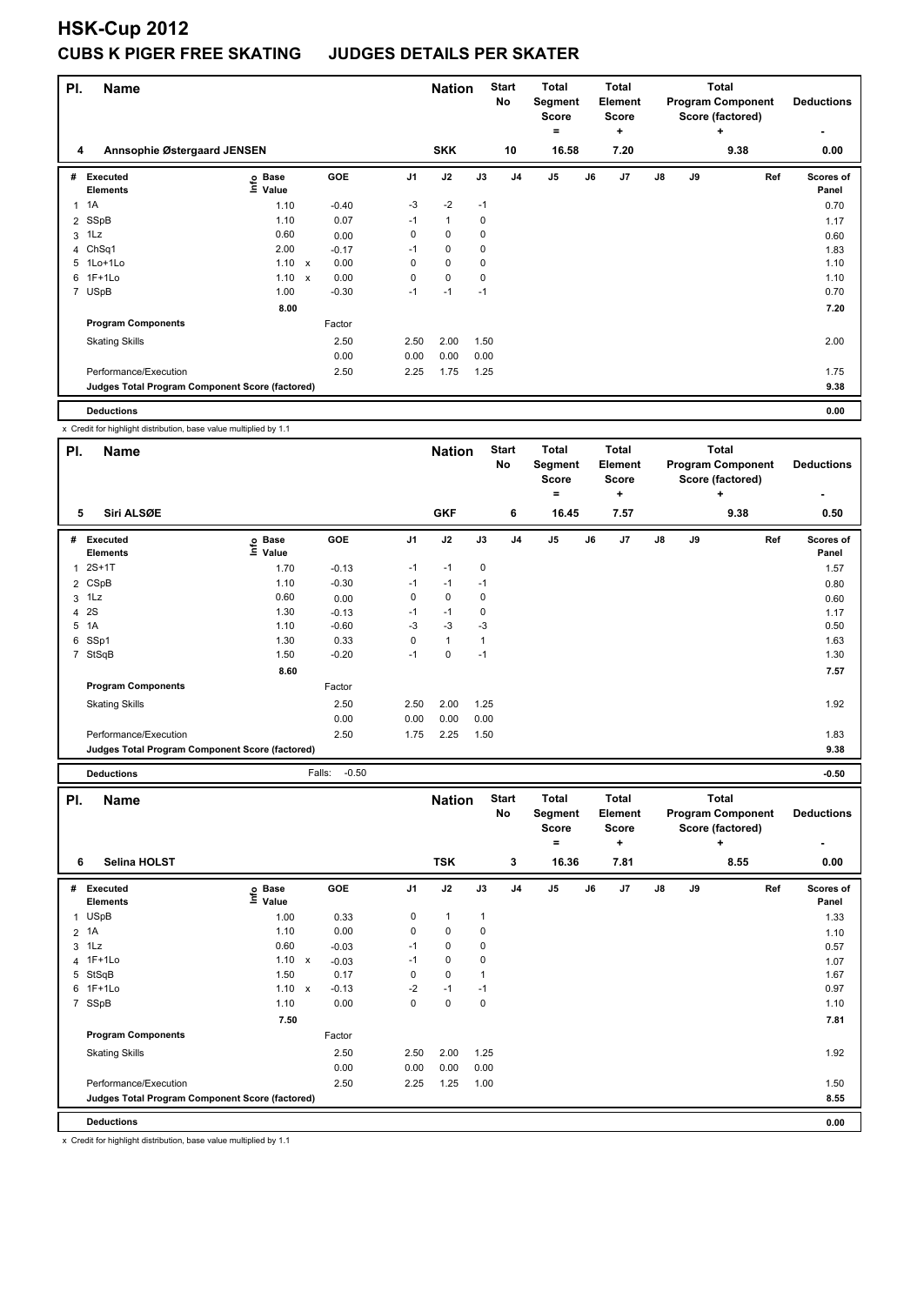# **HSK-Cup 2012 CUBS K PIGER FREE SKATING JUDGES DETAILS PER SKATER**

| PI. | <b>Name</b>                                     |                              |         |                | <b>Nation</b> | <b>Start</b><br>No |                | <b>Total</b><br>Segment<br><b>Score</b><br>Ξ. |    | <b>Total</b><br><b>Element</b><br><b>Score</b><br>٠ |    |    | <b>Total</b><br><b>Program Component</b><br>Score (factored)<br>÷ | <b>Deductions</b><br>۰    |
|-----|-------------------------------------------------|------------------------------|---------|----------------|---------------|--------------------|----------------|-----------------------------------------------|----|-----------------------------------------------------|----|----|-------------------------------------------------------------------|---------------------------|
| 7   | <b>Sofia KAMMER</b>                             |                              |         |                | <b>FSF</b>    |                    | 11             | 15.68                                         |    | 7.35                                                |    |    | 8.33                                                              | 0.00                      |
|     | # Executed<br><b>Elements</b>                   | <b>Base</b><br>Info<br>Value | GOE     | J <sub>1</sub> | J2            | J3                 | J <sub>4</sub> | J <sub>5</sub>                                | J6 | J7                                                  | J8 | J9 | Ref                                                               | <b>Scores of</b><br>Panel |
|     | 1 SSp1                                          | 1.30                         | 0.17    | 0              | 0             | 1                  |                |                                               |    |                                                     |    |    |                                                                   | 1.47                      |
|     | 2 1A                                            | 1.10                         | $-0.20$ | $-1$           | $\pmb{0}$     | $-2$               |                |                                               |    |                                                     |    |    |                                                                   | 0.90                      |
|     | $3$ 1 Lz                                        | 0.60                         | $-0.20$ | $-2$           | $-2$          | $-2$               |                |                                               |    |                                                     |    |    |                                                                   | 0.40                      |
|     | 4 1A+1T                                         | 1.50                         | $-0.07$ | $-1$           | 0             | 0                  |                |                                               |    |                                                     |    |    |                                                                   | 1.43                      |
|     | 5 1F                                            | 0.55 x                       | 0.00    | $\mathbf 0$    | 0             | 0                  |                |                                               |    |                                                     |    |    |                                                                   | 0.55                      |
|     | 6 StSqB                                         | 1.50                         | $-0.30$ | $-1$           | $-1$          | $-1$               |                |                                               |    |                                                     |    |    |                                                                   | 1.20                      |
|     | 7 CUSpB                                         | 1.50                         | $-0.10$ | 0              | 0             | $-1$               |                |                                               |    |                                                     |    |    |                                                                   | 1.40                      |
|     |                                                 | 8.05                         |         |                |               |                    |                |                                               |    |                                                     |    |    |                                                                   | 7.35                      |
|     | <b>Program Components</b>                       |                              | Factor  |                |               |                    |                |                                               |    |                                                     |    |    |                                                                   |                           |
|     | <b>Skating Skills</b>                           |                              | 2.50    | 2.00           | 1.50          | 1.25               |                |                                               |    |                                                     |    |    |                                                                   | 1.58                      |
|     |                                                 |                              | 0.00    | 0.00           | 0.00          | 0.00               |                |                                               |    |                                                     |    |    |                                                                   |                           |
|     | Performance/Execution                           |                              | 2.50    | 2.25           | 1.50          | 1.50               |                |                                               |    |                                                     |    |    |                                                                   | 1.75                      |
|     | Judges Total Program Component Score (factored) |                              |         |                |               |                    |                |                                               |    |                                                     |    |    |                                                                   | 8.33                      |
|     |                                                 |                              |         |                |               |                    |                |                                               |    |                                                     |    |    |                                                                   |                           |

**Deductions 0.00**

x Credit for highlight distribution, base value multiplied by 1.1

| PI.            | <b>Name</b>                                     |                              |                           |         |                          | <b>Nation</b>  |      | <b>Start</b><br>No | <b>Total</b>   | Segment<br><b>Score</b><br>۰ |    | Total<br>Element<br><b>Score</b><br>÷ |               |    | <b>Total</b><br><b>Program Component</b><br>Score (factored)<br>÷ |     | <b>Deductions</b>  |
|----------------|-------------------------------------------------|------------------------------|---------------------------|---------|--------------------------|----------------|------|--------------------|----------------|------------------------------|----|---------------------------------------|---------------|----|-------------------------------------------------------------------|-----|--------------------|
| 8              | <b>Annika Wellner OTTZEN</b>                    |                              |                           |         |                          | <b>GKF</b>     |      | 1                  |                | 11.93                        |    | 5.05                                  |               |    | 6.88                                                              |     | 0.00               |
| #              | Executed<br><b>Elements</b>                     | <b>Base</b><br>١nf٥<br>Value |                           | GOE     | J <sub>1</sub>           | J2             | J3   | J <sub>4</sub>     | J <sub>5</sub> |                              | J6 | J7                                    | $\mathsf{J}8$ | J9 |                                                                   | Ref | Scores of<br>Panel |
| $\overline{1}$ | 1Lz                                             | 0.60                         |                           | $-0.03$ | $-1$                     | 0              | 0    |                    |                |                              |    |                                       |               |    |                                                                   |     | 0.57               |
|                | 2 USpB                                          | 1.00                         |                           | 0.00    | 0                        | $\mathbf 0$    | 0    |                    |                |                              |    |                                       |               |    |                                                                   |     | 1.00               |
| 3              | $1$ Lo $+1$ T                                   | 0.90                         |                           | $-0.07$ | $-1$                     | $-1$           | 0    |                    |                |                              |    |                                       |               |    |                                                                   |     | 0.83               |
| $\overline{4}$ | SSp                                             | 0.00                         |                           | 0.00    | $\overline{\phantom{0}}$ | $\overline{a}$ |      |                    |                |                              |    |                                       |               |    |                                                                   |     | 0.00               |
| 5              | StSqB                                           | 1.50                         |                           | $-0.40$ | $-1$                     | $-2$           | $-1$ |                    |                |                              |    |                                       |               |    |                                                                   |     | 1.10               |
|                | $6$ 1F+1T                                       | 0.99                         | $\boldsymbol{\mathsf{x}}$ | $-0.03$ | $-1$                     | $\mathbf 0$    | 0    |                    |                |                              |    |                                       |               |    |                                                                   |     | 0.96               |
|                | 7 1Lz                                           | 0.66                         | $\boldsymbol{\mathsf{x}}$ | $-0.07$ | $-1$                     | $-1$           | 0    |                    |                |                              |    |                                       |               |    |                                                                   |     | 0.59               |
|                |                                                 | 5.65                         |                           |         |                          |                |      |                    |                |                              |    |                                       |               |    |                                                                   |     | 5.05               |
|                | <b>Program Components</b>                       |                              |                           | Factor  |                          |                |      |                    |                |                              |    |                                       |               |    |                                                                   |     |                    |
|                | <b>Skating Skills</b>                           |                              |                           | 2.50    | 1.50                     | 1.50           | 1.25 |                    |                |                              |    |                                       |               |    |                                                                   |     | 1.42               |
|                |                                                 |                              |                           | 0.00    | 0.00                     | 0.00           | 0.00 |                    |                |                              |    |                                       |               |    |                                                                   |     |                    |
|                | Performance/Execution                           |                              |                           | 2.50    | 2.00                     | 1.25           | 0.75 |                    |                |                              |    |                                       |               |    |                                                                   |     | 1.33               |
|                | Judges Total Program Component Score (factored) |                              |                           |         |                          |                |      |                    |                |                              |    |                                       |               |    |                                                                   |     | 6.88               |
|                | <b>Deductions</b>                               |                              |                           |         |                          |                |      |                    |                |                              |    |                                       |               |    |                                                                   |     | 0.00               |

x Credit for highlight distribution, base value multiplied by 1.1

| PI.            | <b>Name</b>                                     |      |                      |                           |            |                | <b>Nation</b> |      | <b>Start</b><br>No |                | <b>Total</b><br>Segment<br><b>Score</b><br>$=$ |    | <b>Total</b><br><b>Element</b><br><b>Score</b><br>٠ |               |    | <b>Total</b><br><b>Program Component</b><br>Score (factored)<br>÷ |     | <b>Deductions</b><br>٠    |
|----------------|-------------------------------------------------|------|----------------------|---------------------------|------------|----------------|---------------|------|--------------------|----------------|------------------------------------------------|----|-----------------------------------------------------|---------------|----|-------------------------------------------------------------------|-----|---------------------------|
| 9              | Keesha Jessica BUUS                             |      |                      |                           |            |                | <b>RSI</b>    |      | 9                  |                | 10.20                                          |    | 4.77                                                |               |    | 5.43                                                              |     | 0.00                      |
| #              | Executed<br><b>Elements</b>                     | lnfo | <b>Base</b><br>Value |                           | <b>GOE</b> | J <sub>1</sub> | J2            | J3   | J <sub>4</sub>     | J <sub>5</sub> |                                                | J6 | J7                                                  | $\mathsf{J}8$ | J9 |                                                                   | Ref | <b>Scores of</b><br>Panel |
| 1              | <b>USpB</b>                                     |      | 1.00                 |                           | $-0.20$    | $-1$           | 0             | $-1$ |                    |                |                                                |    |                                                     |               |    |                                                                   |     | 0.80                      |
| $\overline{2}$ | 1Lz                                             |      | 0.60                 |                           | $-0.03$    | $-1$           | 0             | 0    |                    |                |                                                |    |                                                     |               |    |                                                                   |     | 0.57                      |
|                | 3 1Lo+1Lo<<                                     | <<   | 0.50                 |                           | $-0.27$    | -3             | $-2$          | -3   |                    |                |                                                |    |                                                     |               |    |                                                                   |     | 0.23                      |
|                | 4 SSpB                                          |      | 1.10                 |                           | $-0.10$    | 0              | $\mathbf 0$   | $-1$ |                    |                |                                                |    |                                                     |               |    |                                                                   |     | 1.00                      |
| 5              | 1A                                              |      | 1.21                 | $\boldsymbol{\mathsf{x}}$ | 0.00       | 0              | $\mathbf 0$   | 0    |                    |                |                                                |    |                                                     |               |    |                                                                   |     | 1.21                      |
| 6              | $1F+1T$                                         |      | 0.99                 | $\boldsymbol{\mathsf{x}}$ | $-0.03$    | $-1$           | $\pmb{0}$     | 0    |                    |                |                                                |    |                                                     |               |    |                                                                   |     | 0.96                      |
| $\overline{7}$ | ChSq                                            |      | 0.00                 |                           | 0.00       |                |               |      |                    |                |                                                |    |                                                     |               |    |                                                                   |     | 0.00                      |
|                |                                                 |      | 5.40                 |                           |            |                |               |      |                    |                |                                                |    |                                                     |               |    |                                                                   |     | 4.77                      |
|                | <b>Program Components</b>                       |      |                      |                           | Factor     |                |               |      |                    |                |                                                |    |                                                     |               |    |                                                                   |     |                           |
|                | <b>Skating Skills</b>                           |      |                      |                           | 2.50       | 1.25           | 1.25          | 1.00 |                    |                |                                                |    |                                                     |               |    |                                                                   |     | 1.17                      |
|                |                                                 |      |                      |                           | 0.00       | 0.00           | 0.00          | 0.00 |                    |                |                                                |    |                                                     |               |    |                                                                   |     |                           |
|                | Performance/Execution                           |      |                      |                           | 2.50       | 1.00           | 1.00          | 1.00 |                    |                |                                                |    |                                                     |               |    |                                                                   |     | 1.00                      |
|                | Judges Total Program Component Score (factored) |      |                      |                           |            |                |               |      |                    |                |                                                |    |                                                     |               |    |                                                                   |     | 5.43                      |
|                | <b>Deductions</b>                               |      |                      |                           |            |                |               |      |                    |                |                                                |    |                                                     |               |    |                                                                   |     | 0.00                      |

<< Downgraded jump x Credit for highlight distribution, base value multiplied by 1.1